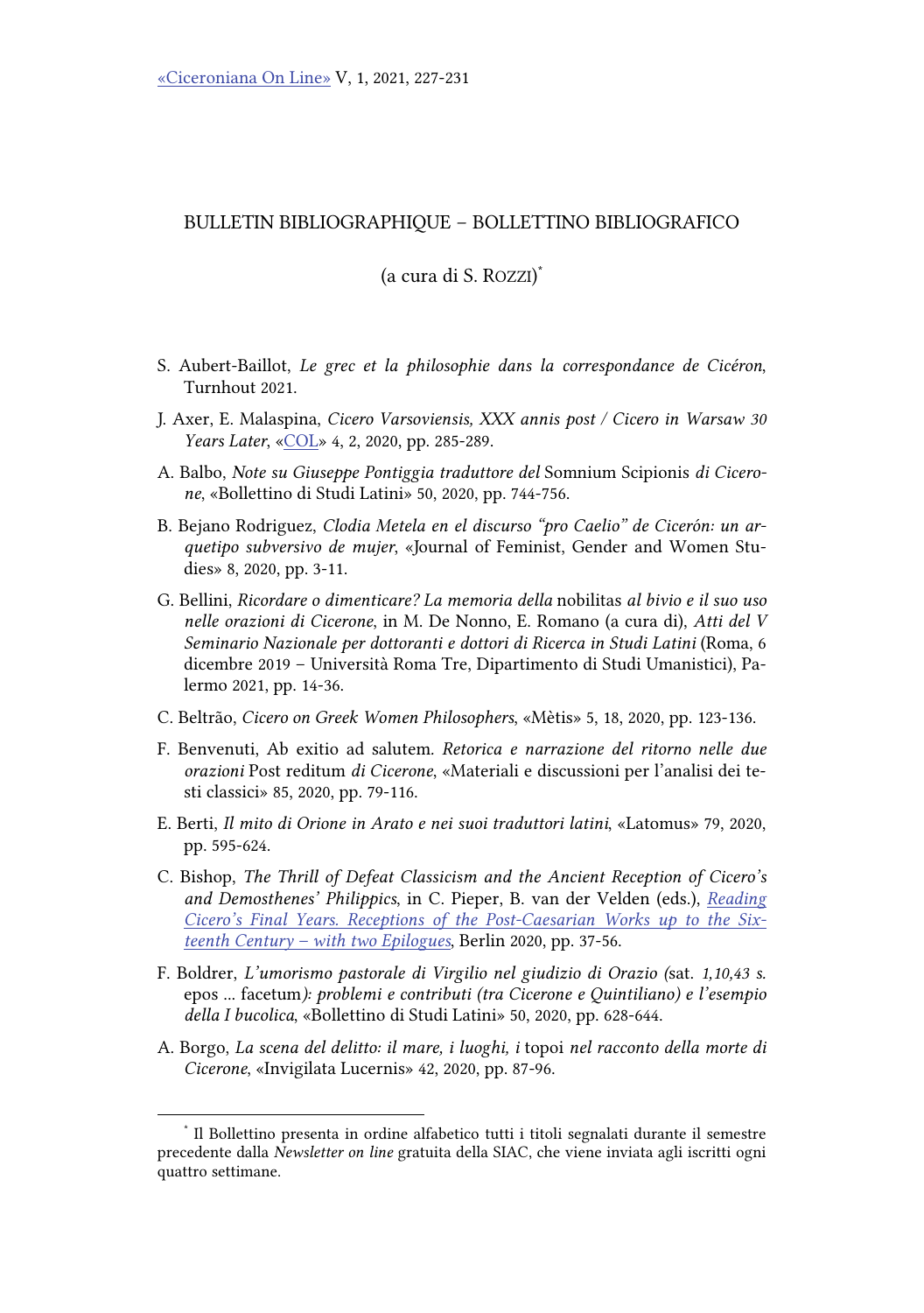- P. Buongiorno, Cicerone, gli affari di Cerellia e un enigmatico senatoconsulto in heredes C. Vennonii, «Koinonia» 44, 1, 2020, pp. 193-201.
- M.E. Cairo, Aproximaciones a la identidad romana en los discursos post reditum de Cicerón, «Politica Antica» 10, 2020, pp. 65-80.
- J. Clare, «The Great Patrician of the Speaking Art»: Cicero, from the Republic of Letters to the English Republic, [«COL»](https://www.ojs.unito.it/index.php/COL/issue/view/486) 4, 2, 2020, pp. 353-373.
- L.E. Corso de Estrada, De amicitia en Roma: la tradición ciceroniana, «Stylos» 29, 2020, pp. 138-155.
- M. De Simone, Il proprium quaestionis crimen e la strategia defensiva nella Pro Caelio di Cicerone, «Legal Roots» 9, 2021, pp. 89-125.
- B. Del Giovane, Marc-Antoine Muret and his Lectures on Cicero's De officiis, in C. Pieper, B. van der Velden (eds.), Reading Cicero's Final Years. Receptions of [the Post-Caesarian Works up to the Sixteenth Century – with two Epilogues](https://www.degruyter.com/document/doi/10.1515/9783110716313/html), Berlin 2020, pp. 197-220.
- I. Deligiannis, Μ. Τύλλιος Κικέρων, Περί Πολιτείας & Περί Νόμων, Athens 2021.
- C. Diez, Ciceros emanzipatorische Leserführung. Studien zum Verhältnis von dialogisch-rhetorischer Inszenierung und skeptischer Philosophie in De natura deorum, Stuttgart 2021.
- J. Eillot, D. Milano, Cicero, Ennius and the Inscription for the Statue of Cato in Plutarch's Cato Maior, «Latomus» 79, 2020, pp. 625-646.
- P. Frano, Cicero's Translations of the Stoic Term συμπάθεια into Latin, «Graeco-Latina Brunensia» 25, 2, 2020, pp. 88-97.
- L. Gamberale, Si verum dicimus, haec est mea germana patria (Cic. leg. 2, 3), [«COL»](https://www.ojs.unito.it/index.php/COL/issue/view/486) 4, 2, pp. 291-315.
- W. Görler, Cicero on artes liberales. Merits and Problems[, «COL»](https://www.ojs.unito.it/index.php/COL/issue/view/486) 4, 2, pp. 513-521.
- M.C. Hawley, Locke's Ciceronian Liberalism, «Perspectives on Political Science», 2021, pp. 1-18.
- L. Jansen, Bruni, Cicero, and their Manifesto for Republicanism, in C. Pieper, B. van der Velden (eds.), Reading Cicero's Final Years. Receptions of the Post-[Caesarian Works up to the Sixteenth Century – with two Epilogues](https://www.degruyter.com/document/doi/10.1515/9783110716313/html), Berlin 2020, pp. 155-174.
- C. Jedan, Age-adapted wellbeing in a consolation for old age: Re-reading Cicero's Cato Maior De Senectute (44 bce), «NTT Journal for Theology and the Study of Religion» 75, 2021, pp. 121-132.
- T.J. Keeline, Were Cicero's Philippics the Cause of his Death?, in C. Pieper, B. van der Velden (eds.), Reading Cicero's Final Years. Receptions of the Post-[Caesarian Works up to the Sixteenth Century – with two Epilogues](https://www.degruyter.com/document/doi/10.1515/9783110716313/html), Berlin 2020, pp. 15-36.
- J. Kenty, Divided Audience and Figured Speech in Cicero's Pro Balbo, «Classical Journal» 116, 2021, pp. 331-354.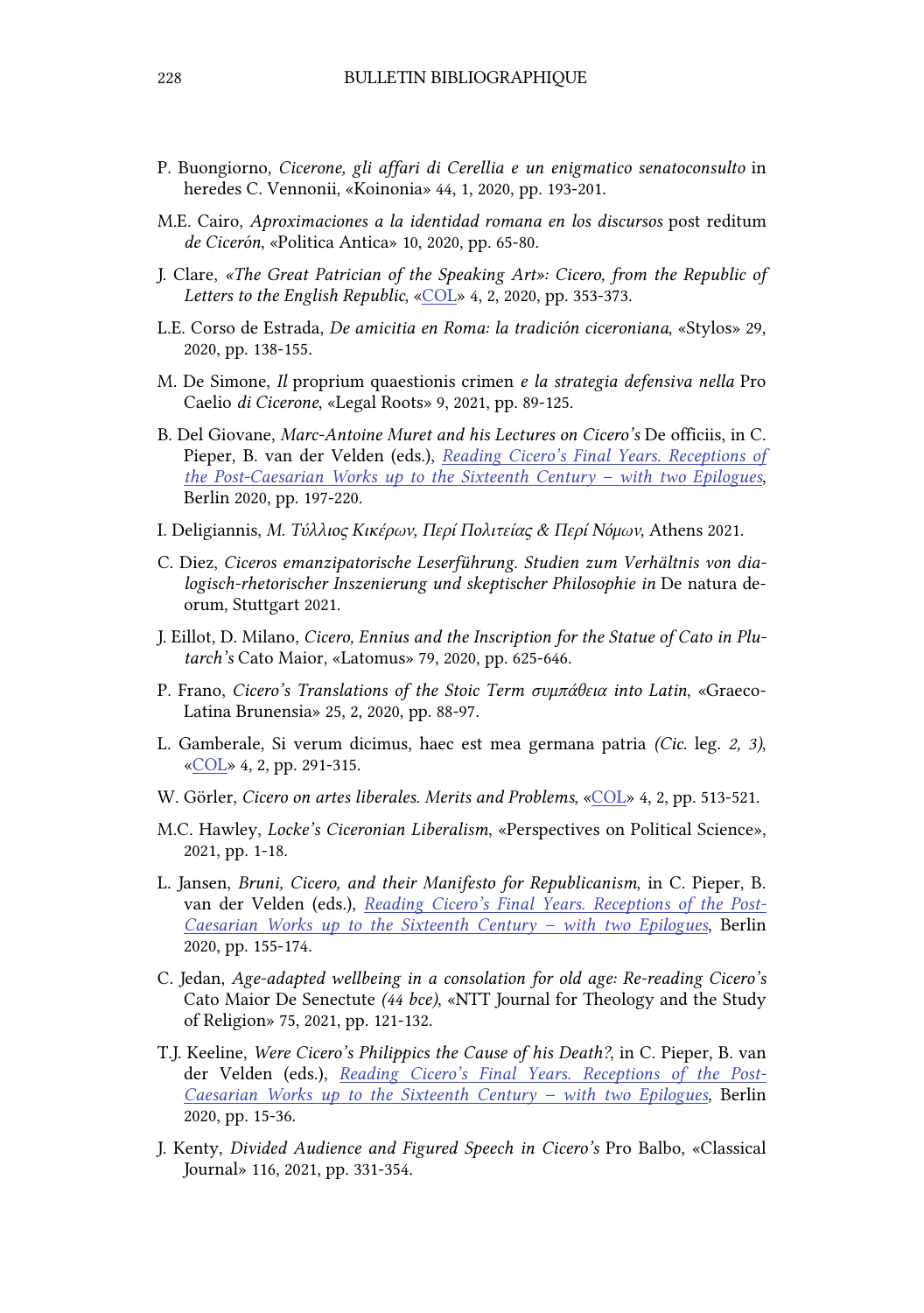- P. Kontonasios, Η έννοια της libertas στους παράλληλους ρητορικούς λόγους του Κικέρωνα, in H. Gasti (ed.), Δόσις ἀμφιλαφής. Τιμητικός τόμος για την Ομότιμη Καθηγήτρια Κατερίνα Συνοδινού, Ιoannina 2020, pp. 197-218.
- C. Krebs, Painting Catiline into a corner: form and content in Cicero's in Catilinam 1.1, «Classical Quarterly» 70, 2020, pp. 672-676.
- G. La Bua, Man of Peace? Cicero's Last Fight for the Republic in Greek and Roman Historical "Fictions", in C. Pieper, B. van der Velden (eds.), Reading Cicero's [Final Years. Receptions of the Post-Caesarian Works up to the Sixteenth Centu](https://www.degruyter.com/document/doi/10.1515/9783110716313/html) $ry - with two Epilogues, Berlin 2020, pp. 79-96.$
- L.R. Leite, C.F. Paulino da Silva, Reinventing the Concept of homo novus in Rome: Cicero as Horace's Role Model, «Topoi» 21, 45, 2020, pp. 602-619.
- S. Lojkine, D'un long silence... Cicéron dans la querelle française des inversions (1667-1751), [«COL» 4](https://www.ojs.unito.it/index.php/COL/issue/view/486), 2, pp. 375-445.
- W. Ludwig, Cicero's De officiis in Humanist School Instruction The Philologus Incomparabilis Hieronymus Wolf and His Great Commentary (1563), [«COL» 4](https://www.ojs.unito.it/index.php/COL/issue/view/486), 2, pp. 337-352.
- F. Lyra, Divinação e Expiação na República Romana: Sacerdotes e práticas rituais no De haruspicum responsis, Tesi di laurea, supervisor Claudia Beltrão da Rosa, Rio de Janeiro 2020.
- C. Mabboux, Can it Ever be Wise to Kill the Tyrant? Insights from Cicero in the Debate on Rightful Government during the Middle Ages (Especially in the 13th–14th Centuries), in C. Pieper, B. van der Velden (eds.), Reading Cicero's [Final Years. Receptions of the Post-Caesarian Works up to the Sixteenth Centu](https://www.degruyter.com/document/doi/10.1515/9783110716313/html) $ry - with two Epilogues, Berlin 2020, pp. 137-154.$
- E. Malaspina, Lupo e "Adoardo" nel Lucullus di Cicerone: congetture carolinge e tradizioni perdute nel Corpus Leidense?, «Rationes Rerum» 16, 2020, pp. 251-288.
- G. Manuwald, First Epilogue. Dramatic Representations of the Final Years of Cicero's Life, in C. Pieper, B. van der Velden (eds.), Reading Cicero's Final Years. [Receptions of the Post-Caesarian Works up to the Sixteenth Century – with two](https://www.degruyter.com/document/doi/10.1515/9783110716313/html)  Epilogues, Berlin 2020, pp. 221-238.
- K. Marciniak, Praefatio, Cum tacet, vertit: Cicerone traduttore dal greco al latino (in cinque puntate poetiche), in G. Alvoni, R. Batisti, S. Colangelo (a cura di), Figure dell'altro: Identità, alterità, stranierità, Bologna 2020, pp. 53-76.
- I. Martinez Fernández, El ejemplo y su antagonista. Arquitectura de la "imitatio" en la filosofía de Cicerón, Venezia 2021.
- I. Martinez Fernández, La imitatio en el De Officiis de Cicerón. Un modelo de ciudadano para el hombre invisible, «Anales del seminario de historia de filosofía» 37, 2020, pp. 1-11.
- A.M. Martins Melo, As referências a Cicero no Livro V da Poética de Júlio Césae Escalígero, in C. Pimentel, S. Tavares de Pinho, M.L. Resende, M. Brito, M.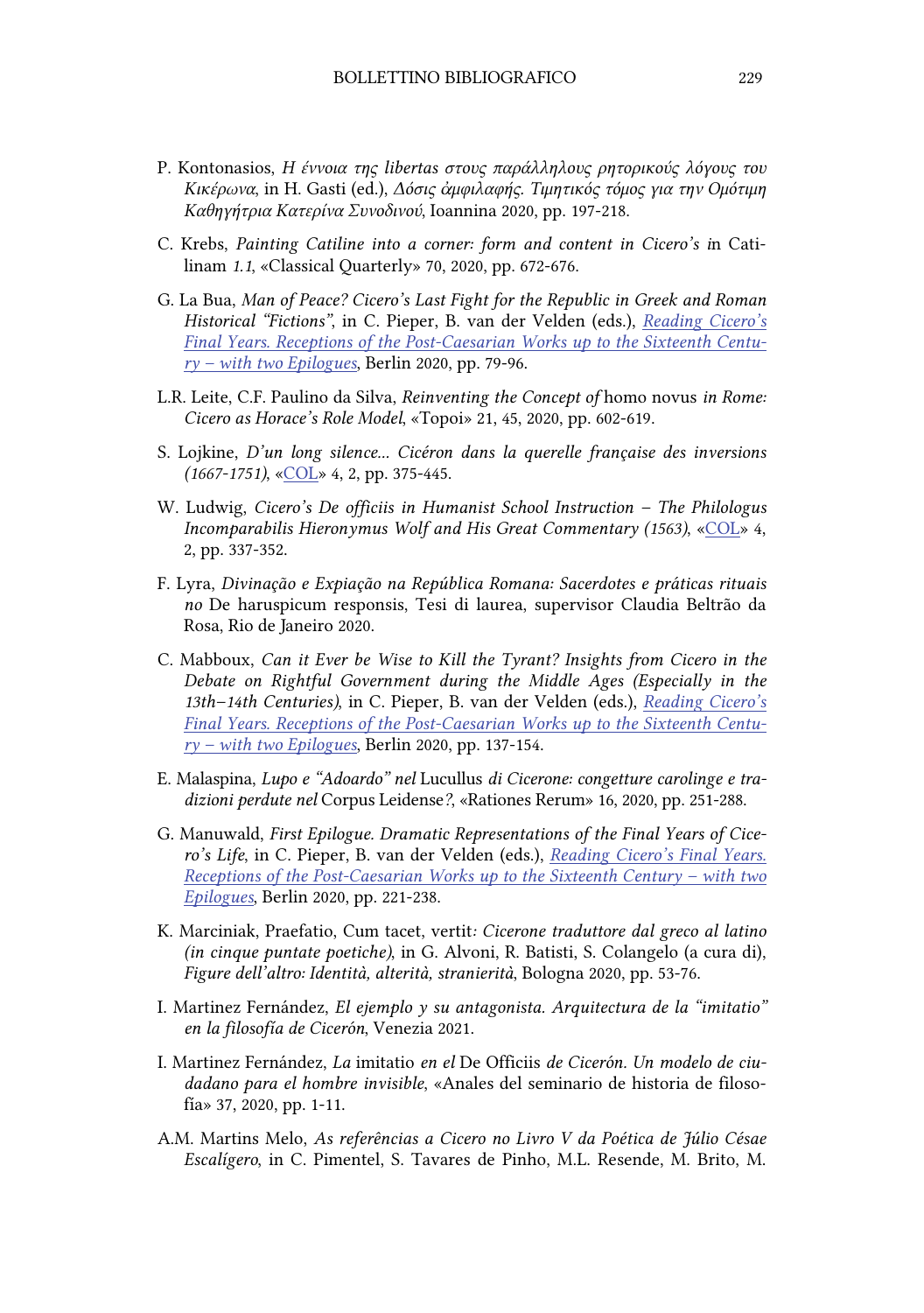Miranda, (eds.), O humanismo portugûes e europeu: no 5° centenario do Cicero Lusitanus, Dom Jerónimo Osório (1515-1580), Coimbra 2020, pp. 445-464.

- S. Mas, La embajada del 155 a.C.: Carnéades, Cicerón y Lactancio sobre la justicia y la injusticia, «Anales del Seminario de Historia de la Filosofia» 37, 2021, pp. 357-369.
- C. Nedeman, Socio-Political Naturalism and the History of Republican Thought: Cicero contra Aristotle, «European Legacy» 26, 2021, pp. 1-21.
- P. Osorio, Reconstructing Brutus' de Virtute: Consolation and Antiochean Fundamentalism, «Phronesis» 66, 2021, pp. 52-83.
- L. Paulson, Libera uoluntas. The Political Origins of the Free Will Argument, in Cicero's De Fato and Augustine's Confessions, in C. Pieper, B. van der Velden (eds.), Reading Cicero's Final Years. Receptions of the Post-Caesarian Works up to the Sixteenth Century – with two Epilogues, Berlin 2020, pp. 97-120.
- M. Paschalis, A.N. Michalopoulos, Ciceronian vs Socratic Dialogue in the De divinatione, in A. Michalopoulos, A. Serafim, F. Beneventano della Corte, A. Vatri (eds.), Trends in Classics – Supplementary Volumes, Berlin-Boston 2021, pp. 405-412.
- M. Pegorari, The Philosophical Antilogy in the Rhetorical Doctrine of "Decisive Issue" at Cicero, «International Journal of Language and Linguistics» 9, 2, 2021, pp. 48-61.
- J. Pià-Comella, La réception française de Cicéron au 20e siècle: le cas Carcopino, [«COL»](https://www.ojs.unito.it/index.php/COL/issue/view/486) 4, 2, pp. 447-463.
- V. Pichugina, Y. Volkova, Marcus Tullius Cicero's concept of education through culture, «History of Education & Children's Literature» 15, 2020, pp. 389-406.
- C. Pieper, B. van der Velden (eds.), Reading Cicero's Final Years. Receptions of [the Post-Caesarian Works up to the Sixteenth Century – with two Epilogues](https://www.degruyter.com/document/doi/10.1515/9783110716313/html), Berlin-Boston 2020.
- C. Pieper, B. van der Velden, Second Epilogue Scholarly Appraisals of Cicero's Final Years, in C. Pieper, B. van der Velden (eds.), Reading Cicero's Final Years. Receptions of the Post-Caesarian Works up to the Sixteenth Century – with two Epilogues, Berlin 2020, pp. 238-254.
- C. Pieper, Multilayered Appropriation(s) Josse Bade's Edition of Cicero's Philippicae tribus commentariis illustratae, in C. Pieper, B. van der Velden (eds.), [Reading Cicero's Final Years. Receptions of the Post-Caesarian Works up to the](https://www.degruyter.com/document/doi/10.1515/9783110716313/html)  Sixteenth Century – with two Epilogues, Berlin 2020, pp. 175-196.
- A. Pittard, Exemplary Negotiations of Patientia, «The Classical Journal» 116, 2021, pp. 331-354.
- R. Raccanelli, I baci alla scientia iuris e l'osculum della madre. Connotazioni della comunicazione gestuale nella Pro Murena di Cicerone, «Bollettino di Studi Latini» 50, 2020, pp. 467-481.
- A.A. Raschieri, Cicero in the Encyclopaedia of Giorgio Valla, [«COL»](https://www.ojs.unito.it/index.php/COL/issue/view/486) 4, 2, pp. 317-335.